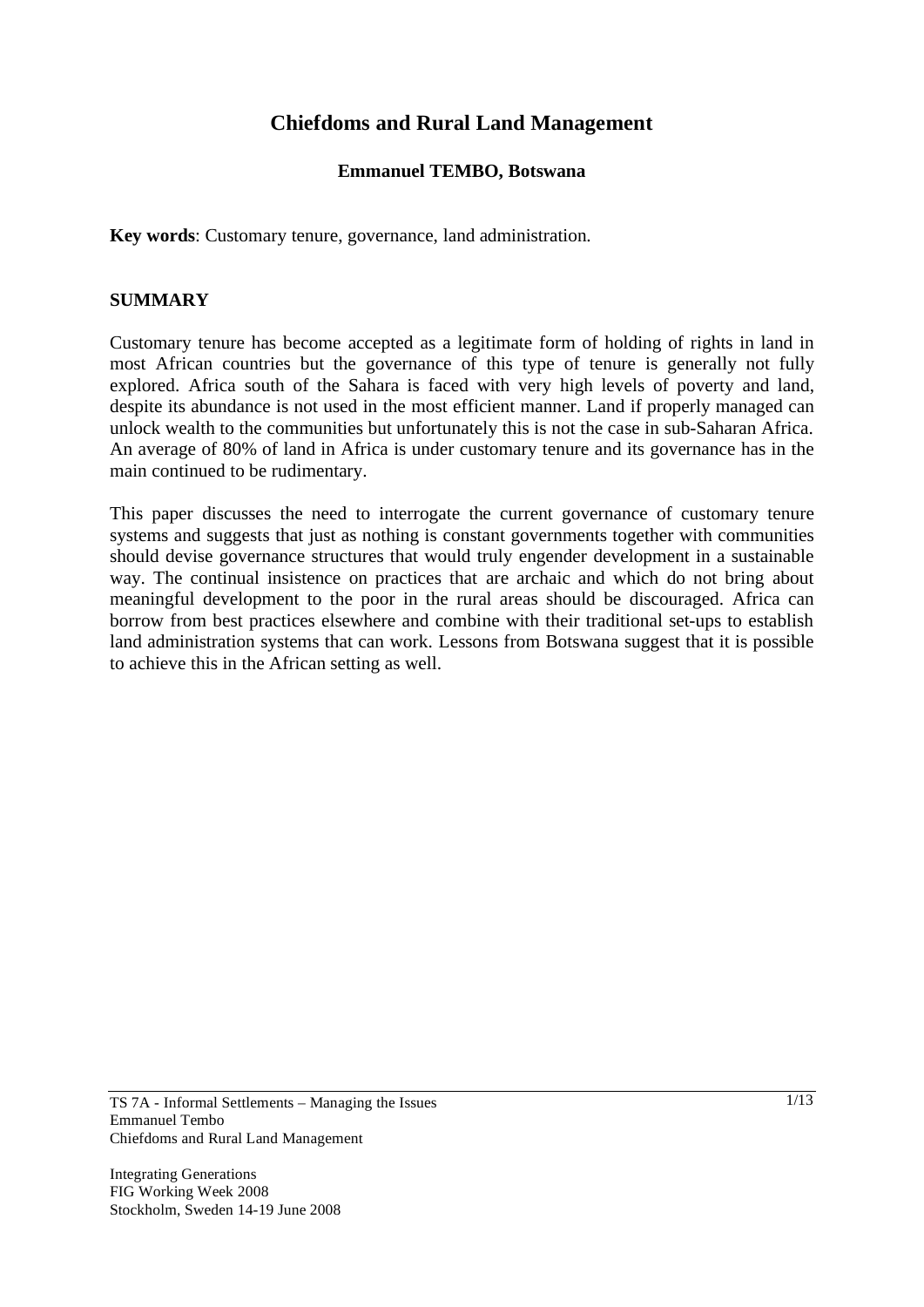# **Chiefdoms and Rural Land Management**

#### **Emmanuel TEMBO, Botswana**

### **1. INTRODUCTION**

In this paper we ascribe the term chiefdom to mean traditional leadership as exists in most Sub-Saharan African rural communities. Tied to the issue of chiefdom is the issue of governance of rural land. Governance is about decision making and therefore when one discusses governance of customary tenure one would like to emphasise the concepts related to decision making in customary set-ups. As Molenaar (2006) has indicated in discussing governance we must bear in mind that this implies decision making at different levels i.e. local, regional, national and even international levels. Further, within the context of governance are important aspects of policy implementation. Bressers and Kuks (2003) mention the multi-level and multi-actor aspect of policy implementation and the multifaceted character of problems and objectives. Clearly governance issues are varied and involve a lot of stakeholders. In this paper governance can also be equated to rural land management in which we seek to find the best fit of administering customary tenure.

It has been recognised that there exists various forms of tenure in Africa and much has been said about the duality of tenure in Africa. Generally three types of tenure systems can be identified in Africa i.e. Freehold, Leasehold and Customary tenure. The first two fall under one category while customary tenure falls under the traditional tenure system which takes various forms in Africa. This paper focuses on the customary tenure system.

While it is generally agreed that customary tenure should be maintained in Africa it has not been clear, at least in the mind of the author, how customary tenure can best be managed in order for sustainable development to actually take place. Proponents of customary tenure e.g. Quan (1997) argue that *customary tenure* generally provides secure, inheritable rights of occupation and use to individuals and households. Quan , for instance, further argues that African customary tenure has proved flexible, dynamic and capable of development to accommodate agrarian change, resulting from population growth, farm intensification and market development. There has been talk that traditional rulers have always had the best interest of the people as custodians of the land. Generations upon generations of tribal communities have had to rely on the benevolence of the traditional rulers to manage the land on their behalf. However, most traditional setups do not really have institutional structures which will indeed improve the management of land in a more serious and sustainable way. With the migrational patterns and the continual urbanization of African population there is every danger that leaving the management of land in quasi-legal or non-legal traditional set-ups will lead to poor sustainable management of those lands. The ever encroaching urban development poses a serious threat to the way land is management in rural areas especially those that are close to cities. On the other hand can we trust the central government to provide for rural communities without usurping the productive capacities of the rural communities? As Middleton (1997) in his foreword to Land and Society in Contemporary Africa has observed that traditional and highly effective systems of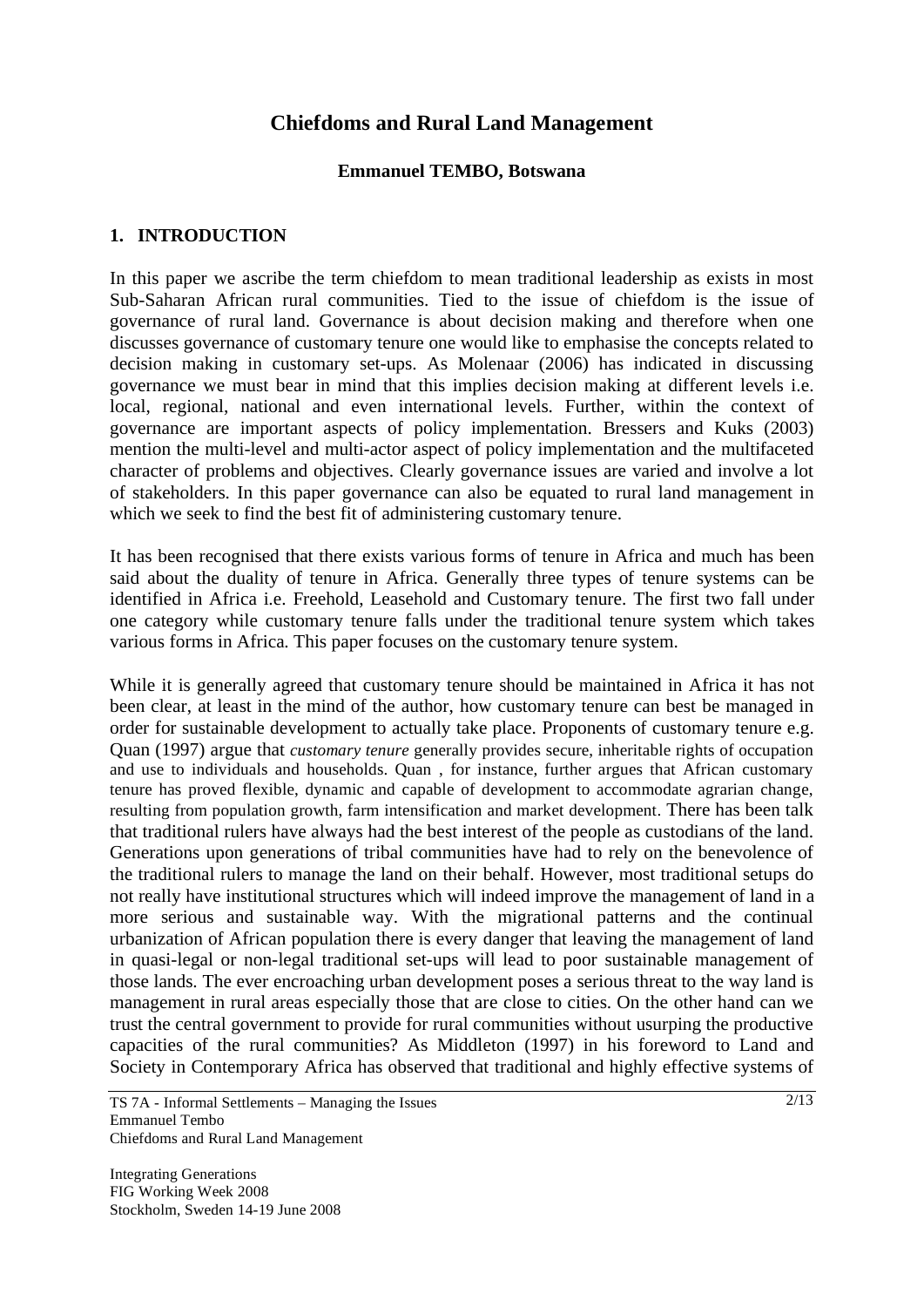social life based on forms of production and related forms of reproduction have been overthrown by the decisions on development made by central government. Indeed it is not easy to oversimplify the social and historical processes in the interest of quick economic development. However, it is still begs the question as to whether the current development situation is rural Africa should be left alone or be restored to its former "glory days" and perhaps be allowed to modernise at its own pace.

The question to ask therefore is how can land management best be practiced in the context of dualism that most African countries have inherited?

## **2. LAND MANAGEMENT AND CUSTOMARY TENURE**

#### **2.1 Land Management**

Land Management can be said to consist of the following components: Land acquisition, land use planning, land allocation, land surveying, land registration and land use monitoring. These components can be found in varying forms of extent in any tenure regime. As illustrated in Figure 1 Land Information Management underpins the success of land management. It is expected that in customary tenure regimes not all of these components will be in place. However the extent to which land is sustainably managed and development occurs will depend to a greater extent on the maturity of some of these components. We would like to emphasize that "sustainable development" in whatever form ought to occur in rural Africa and we do not see how this can happen with the current traditional set-ups; however much there have been successful in the past!



**Figure 1: Components of land management** 

TS 7A - Informal Settlements – Managing the Issues Emmanuel Tembo Chiefdoms and Rural Land Management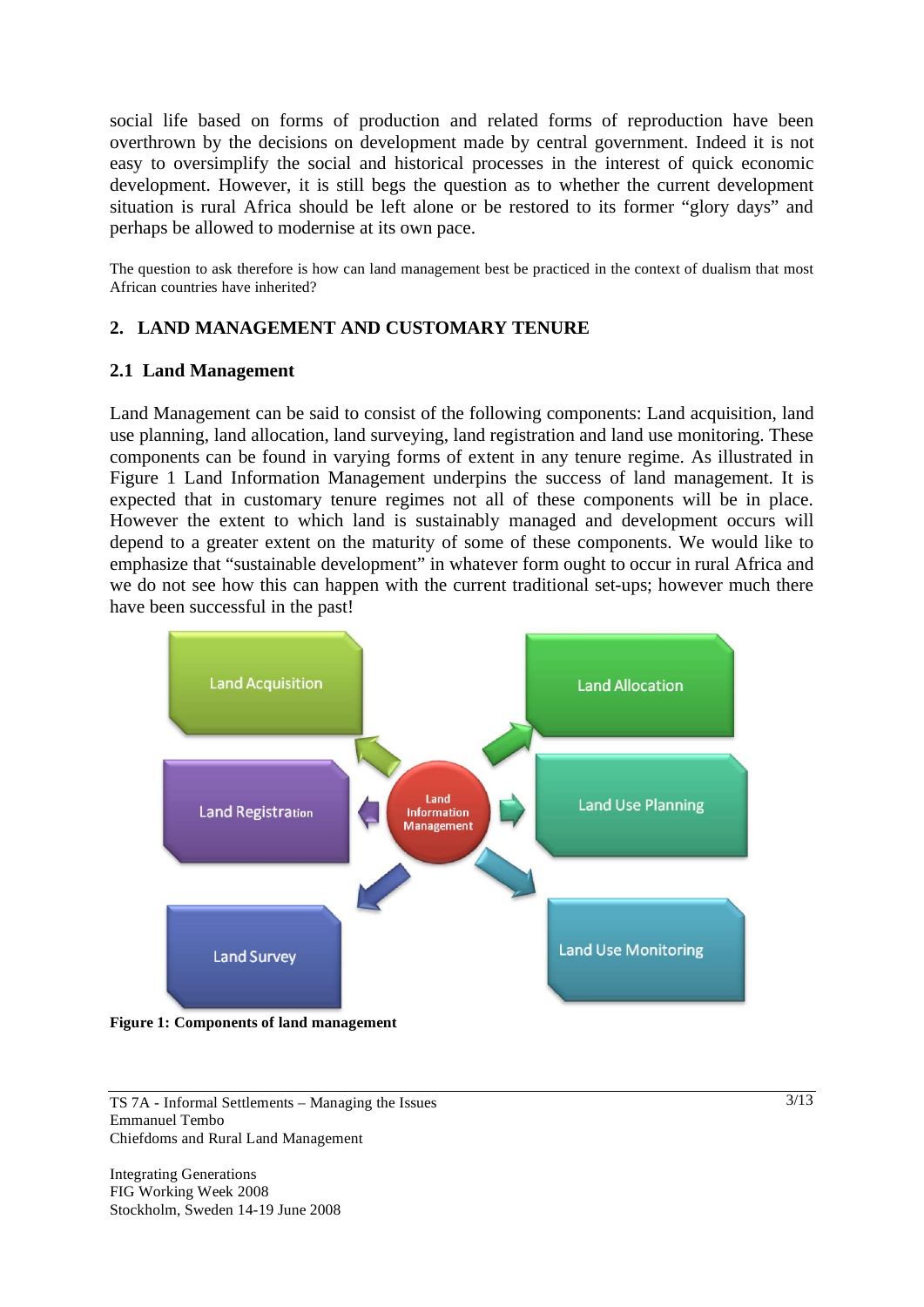## **2.2 Customary tenure**

The United Nations (1966) defined customary tenure as *"The rights to use or dispose of land which rest neither on the exercise of brute force, nor evidence of rights guaranteed by government statute, but on the fact that they are recognised by the community, the rules governing the acquisition and transmission of these rights being explicit and generally known though not normally recorded in writing"*.

All the three forms have some kind of governance structure that is required to manage these types of tenure. What are the common governance issues of customary tenure? Janneh (2006) highlighted the fact that customary systems govern the majority of land in Africa. He stated that however, the systems were under pressure from population growth and competing land uses, including urbanization. Historically in the sub-Sahara region at least (except for South Africa) one can see that major land chunks have been left to be under customary tenure (see Table 1.)

| Country                | Land alienated to non-Africans as % of |
|------------------------|----------------------------------------|
|                        | total area                             |
| <b>SA</b>              | 89%                                    |
| Zimbabwe               | 49%                                    |
| Swaziland              | 49%                                    |
| Kenya                  | 7%                                     |
| <b>Botswana</b>        | 6%                                     |
| Malawi                 | 5%                                     |
| Zambia                 | 3%                                     |
| Tanzania               | 0.9%                                   |
| Uganda, Lesotho, Sudan | Less than $0.5\%$                      |

 **Table 1 Land alienated to non-Africans as a percentage of total area (after Adams & Turner,2005)** 

Table 1 shows that most of the land in the countries cited(except for South Africa) is held under some form of customary tenure.

## 2.2.1 Customary governance issues

It is often said that customary tenure should be left to the local governance of the communities who have managed the land since time immemorial. While this high sounding philanthropic way of looking at "letting the people govern" sounds nice, it is the opinion of the author that it is fraught with danger if not properly managed. As seen in Figure 1 there are a number of components involved in Land Management which perhaps are not present in most customary governance structures. To what extent does this traditional tenure governance engender development? It is not uncommon to find land being given out by the chief without due consideration of the tribe. For instance in a study carried out in Zambia (Tembo & Mulolwa,1999) it was found that communities were not too happy about the way some land had been given away by the chief. AWF(2005) state also that chiefs are the gateway to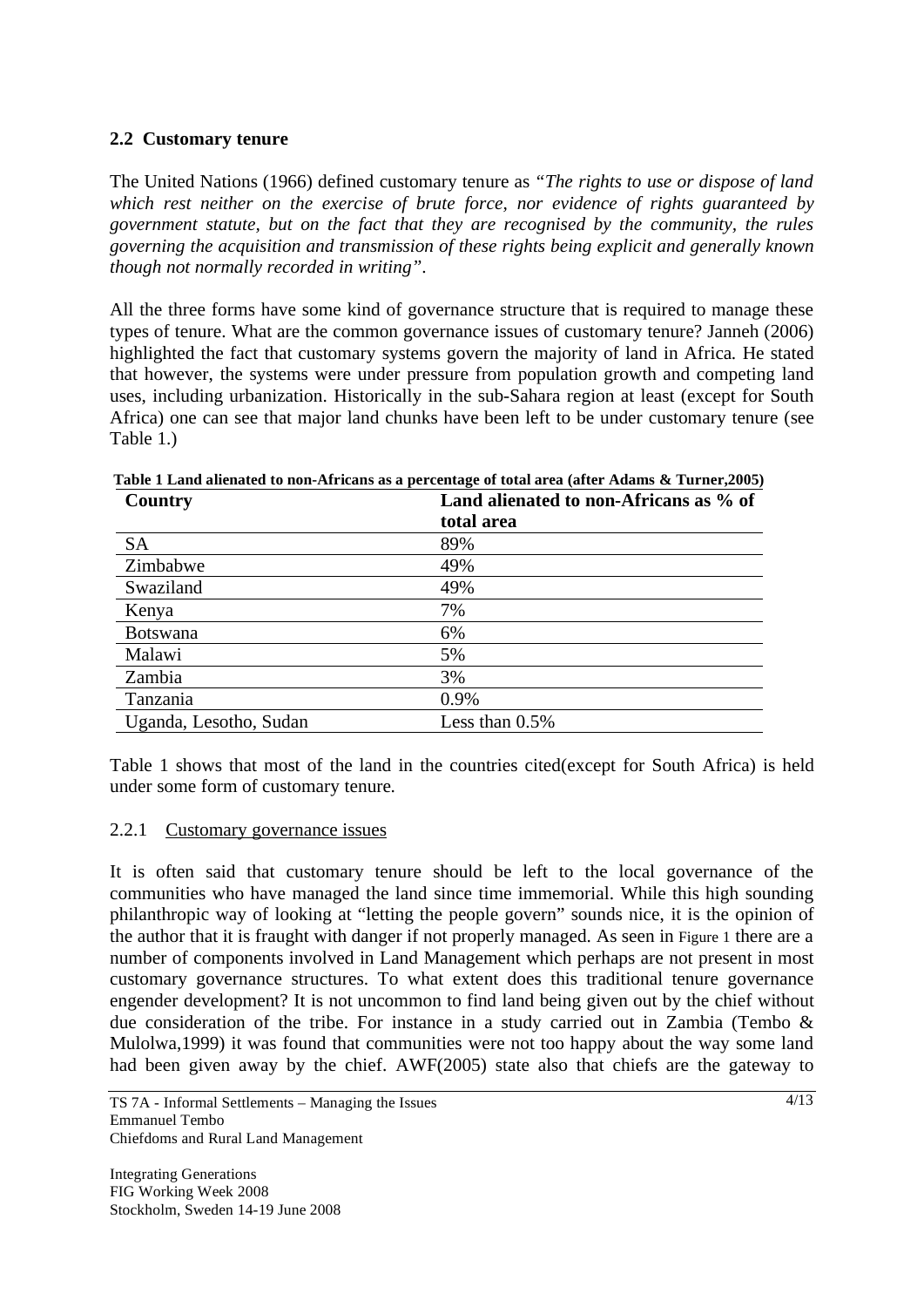obtaining leaseholds in their areas in Zambia but that there are several inefficiencies to the extent that if things are let as they are they would lead to disenfranchising the people who are supposed to benefit from the allocation of land done on their behalf by the chiefs. Another problem with current customary governance is that land development in these areas does not take place in a systematic manner because the tribe has held to land which could have been best utilized in a different and more sustainable way. The fact that people have continued to live happily in huts does not mean they cannot be provided with modern houses. The author wants to think that there is a general need to analyse the governance structures of customary tenure and propose ways in which this can be improved. One is not suggesting in any way, that the tenure governance must be that which is western oriented. However, one wants to posit the fact that the current governance of the tenure system is at best one that merely protects the tribes from the vagaries of urbanization and allows them to continue to co-exist with nature, "ever since immemorial", without really improving the lot of the people and at worst continues to lead the people we seek to protect into abject poverty.

## **2.3 What needs to be done?**

Economic Commission for Africa Southern Africa recommends that Chiefs need to be given training in land management (2003). While it is a good idea to train chiefs in land management one thinks that the current customary structures themselves need to be enabled for land administration. This requires setting up land administration structures at local level. As Quan (1997) has observed "*there are clear advantages for the state in providing secure, heritable rights to national land through customary, or where appropriate, statutory local systems, within an overall regulatory framework*." How these systems are set-up is always the vexing question. With the myriad of stakeholders on land there are conflicting ideas on what is the best model to manage and administer customary tenure. We shall look at select countries to review the way

## **3. CURRENT CUSTOMARY TENURE GOVERNANCE**

De Soto (2000) states that property should not only be about assets, but rather that it should be about consensus between people on how the assets should be held, used and exchanged. Granted this fact, how do African traditional set-ups measure up to consensus in the way property is held, used and exchanged? Most commentators who discuss the efficacy of customary tenure focus primarily on the aspect of how customary tenure systems ensure that there is consensus on the land resource. Indeed most customary systems have a long tradition of sharing communal property or make sure that communal areas are kept or reserved for the common good of the community. However, one observation that one can casually make is that this has not made these communities develop- if anything the communities continue to wallow in abject poverty. The question that can be posed therefore is: is the status quo a worthwhile option?

Deininger (2003) suggests that since customary tenure systems have evolved over a long period of time all that is required is to build on these traditions rather than replace them. In this argument he states that customary institutions in Africa administer virtually all of the land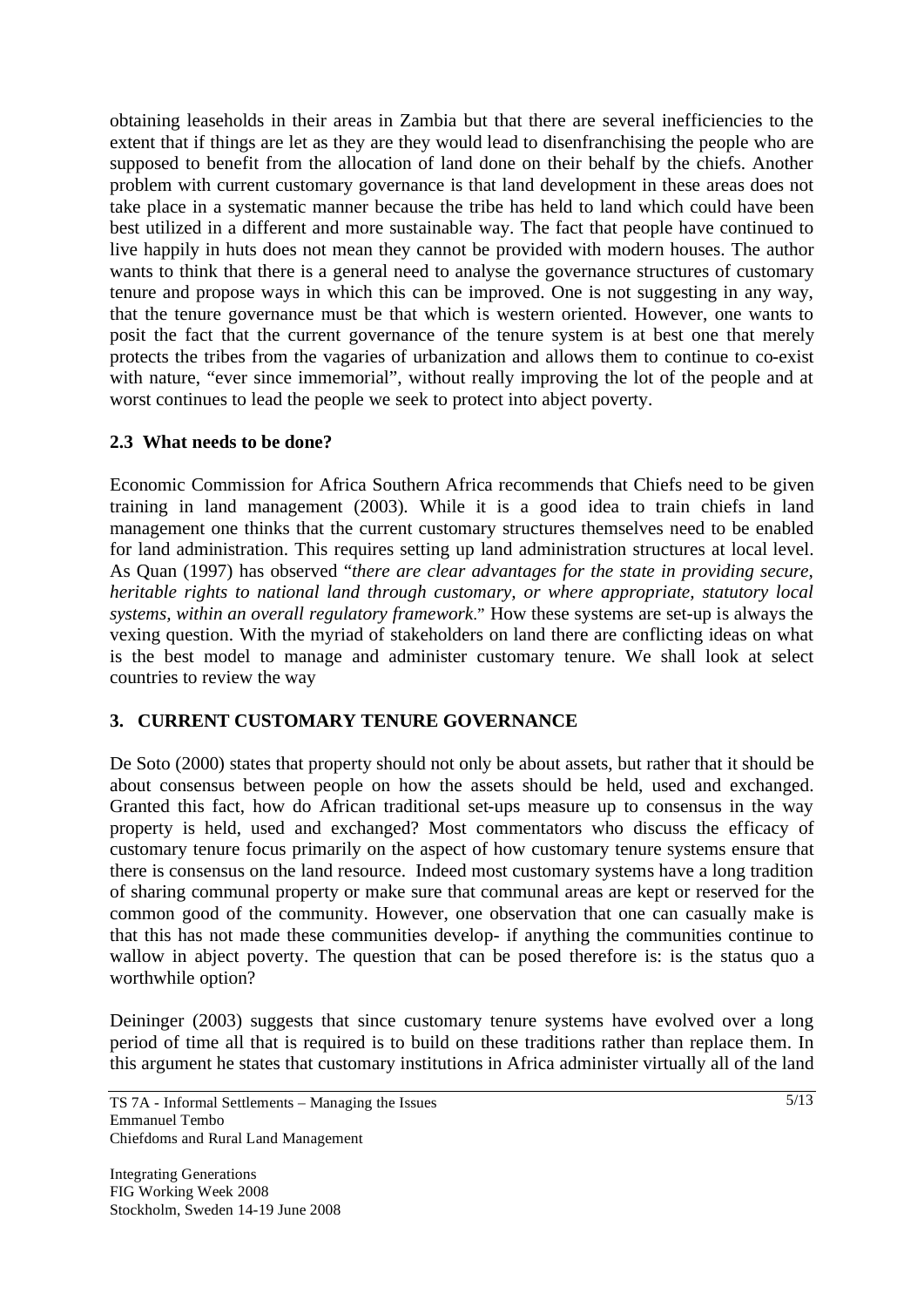area, including peri-urban areas with high values. Such institutions he states not only have a stronger field presence than government institutions, but locals also trust them more. Although the statement is inherently true, it also conversely suggests that government institutions are seen to be alien to the communities. Cynics sometimes can argue that it is little wonder that Africa has not developed that much because Africans have left customary institutions to manage land without providing the requisite skills to do so. The view of the author is that these traditional structures have not sufficiently developed over the years and therefore have been unable to deliver sustainable development in their present form. Prof Ali Mazrui (1986) in the triple heritage alludes to the fact that most African countries never developed because of the apparent abundance of natural resources. If we needed food we easily would go into the bush and hunt for an animal. If we wanted shelter, we never bothered to build strong houses- infact we could live in the open without a big problem. Now this triple heritage has been our undoing. So, with respect to the customary tenure I am very wary when we extol its virtues without looking at the big picture and seeing whether or not we have managed to strengthen the customary tenure institutions to carry us forward.

Governments in Africa have recognized customary tenure in which there is legal recognition of community rights and a key element of these reforms is the extensive use of existing local institutions (Deinenger, 2003). Deinenger observes that recognition is but a first step. There is also need to build capacity in the local institutions. This is where the question of whether to divest or invest in the chiefdom comes in. Bruce (1997) talks of *reinstitutionalisation* as a concept in land reform that emphasises change in the institutions that administer the tenure system. In this concept the communal dimension is left intact and the role of the national bureaucracy is minimised. There are examples e.g. Pescay (2002) which highlight the use of village committees at the communal level in Benin to discharge the land management function. Juma and Christensen (2001) discuss the promise that starter and landholder title give to the concept of recognition of informal holding of land in Namibia.

In Botswana the tried and tested Land Board concept has worked well in the administration of Tribal Land. However Land Boards have on occasions been accused of excluding the chiefs in the process of land allocation.

## **3.1 How is it done in Botswana?**

In Botswana the customary tenure system in itself was seen not to be an encumbrance to development in a commission on Land Tenure of 1983(GoB, 1983). It was observed that the system actually provided security of tenure both in terms of easy access to land as well as inheritability. The customary tenure system is governed by The Tribal Land Act of 1968. The Act was introduced to improve the customary tenure by introducing a modernised land institution and by having written law which can easily be referred to. The Government of Botswana states that the Act was introduced to improve agricultural production by removing constraints that inhibited the adoption of efficient methods of crop and especially animal husbandry.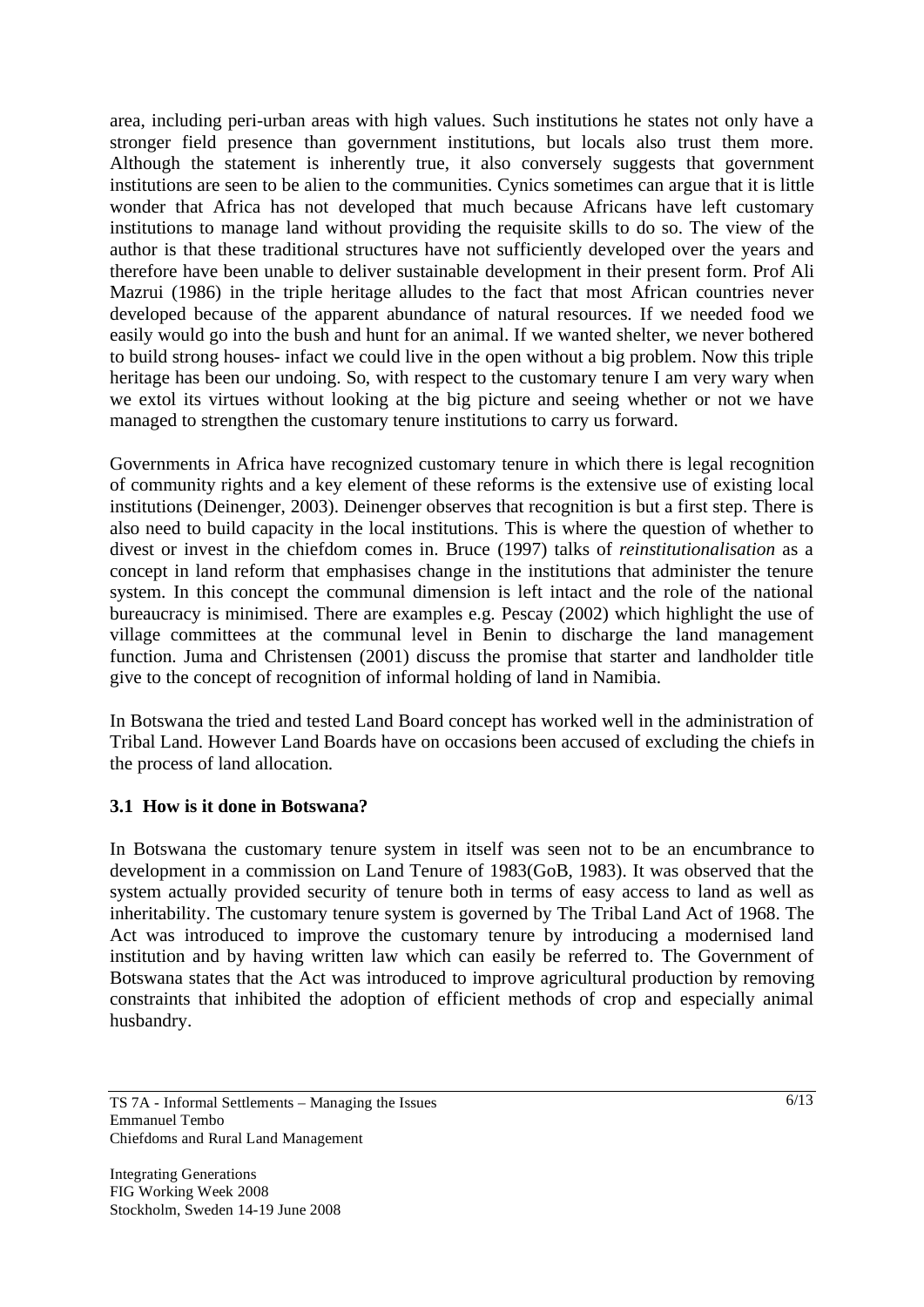

#### **Figure 2: Land Tenure categories (After DSM)**

The Act governs access, use and disposal of 71% of land in Botswana. It provided for the establishment of Land Boards whose functions involve the grant of customary land rights. Part III of the Act states that the powers vested in a Chief under customary law in relation to land including:-

- a) The granting of rights of use of any land
- b) The cancellation of any grant of any rights to use any land
- c) Hearing of appeals from, confirming or setting aside any decision of any subordinate land authority;
- d) The imposition of restriction on the use of tribal land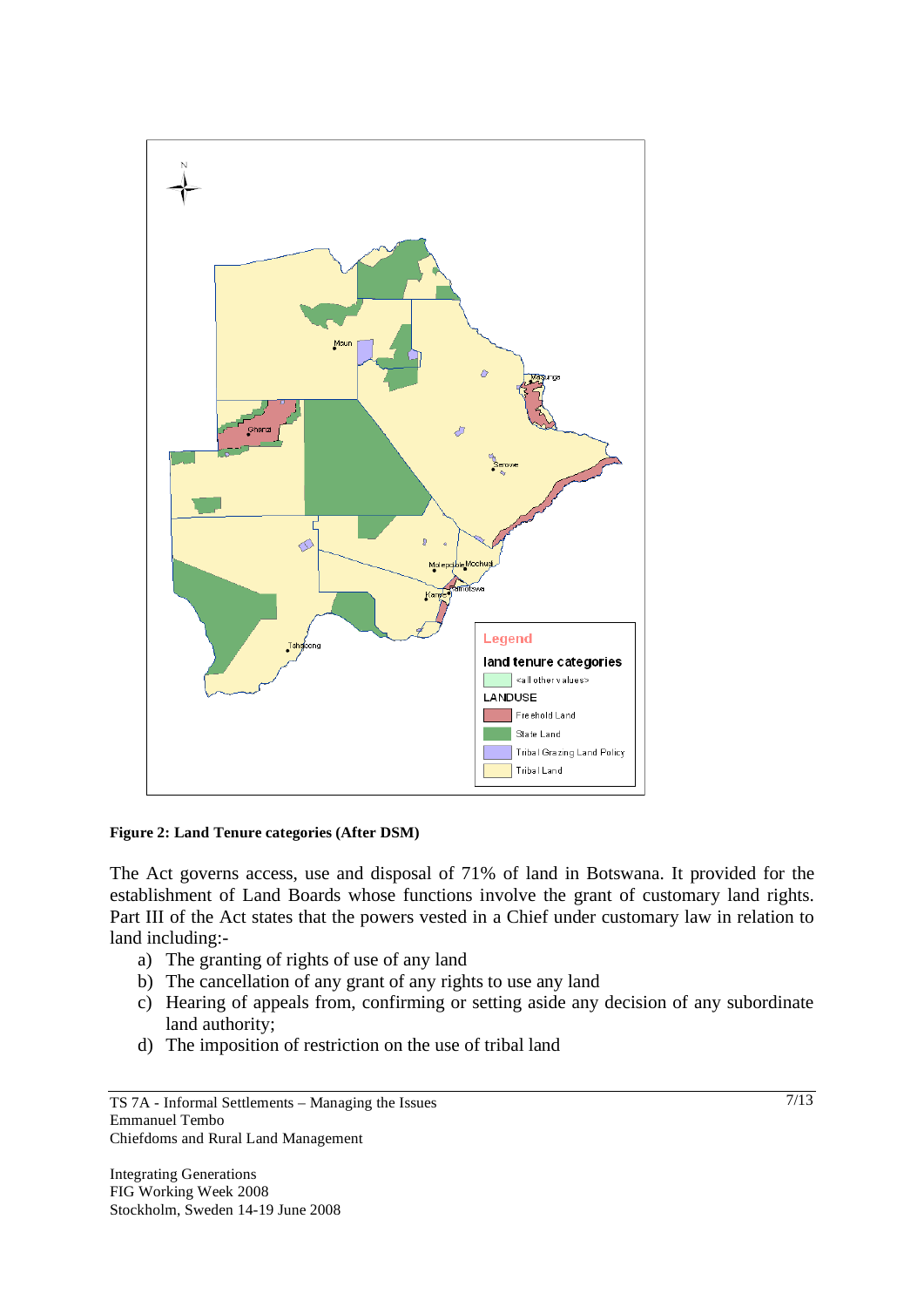- e) Shall be vested in and performed by a land board. In essence the Tribal land Act transferred powers previously vested in the chiefs to the land boards. The Land Boards are body corporates composed of elected members of the community. The current composition of the Land Boards is as follows:-
- 1) 5 members selected and appointed by the Minister from a list of 20 candidates elected by people living within the jurisdiction of the respective land board and submitted to the Minister
- 2) 5 members appointed by the Minister;
- 3) 1 member representing the Ministry of Agriculture
- 4) 1 member representing the Ministry of Commerce and Industry

(Government of Botswana, 1994)

In Botswana one can say that there was complete divesting of the powers of land allocation and administration from the chief. The creation of the Land Boards through the Tribal Land Act (1970) essentially excluded the chief from participating in the administration of land in customary areas of Botswana.

#### 3.1.1 How does one become a Land Board member?

Public advertisements are placed in the public media calling on potential candidates who must be between 26 and 65 years old and should have a minimum qualification of junior Certificate. A further requirement is that the candidate must reside within the tribal area in which they seek to be elected. One of the "controversial" requirements is that of the fact that the candidates must not be actively involved in politics.

After the applications there is of course the usual screening done and the finalists then stand for elections at the Kgotla. The elections are conducted by the Land Board Selection Committee which is made up of a District Commissioner, Land Board Secretary, Council, the Kgosi and a member of the public appointed by the Minister.

After the elections the names are passed on to the minister for the final appointment as Land Board members but sometimes there have been cases where those that won elections are

Given the steps indicated above the role of the chiefs is greatly diminished by the establishment of the Land Boards. As Kalabamu and Morolong (2004) have observed the composition of land boards does not include the chiefs, their deputies or their appointees. The role of the chiefs and headmen in land administration was ".. *reduced to that of completion of certificates of no objection, indicating that the land required has not been allocated to anyone else*" (Government of Botswana, 1983). In 2001 the Government instituted a commission of inquiry on the local government structure and representations were made regarding the effectiveness of land Boards: These included among others:

- 1) Insensitiveness to the wishes, the needs and the requirements of the people, including inordinate delays in the allocation of land
- 2) Inadequate consultation with communities and other local level institutions- council, Tribal administration and Village development committees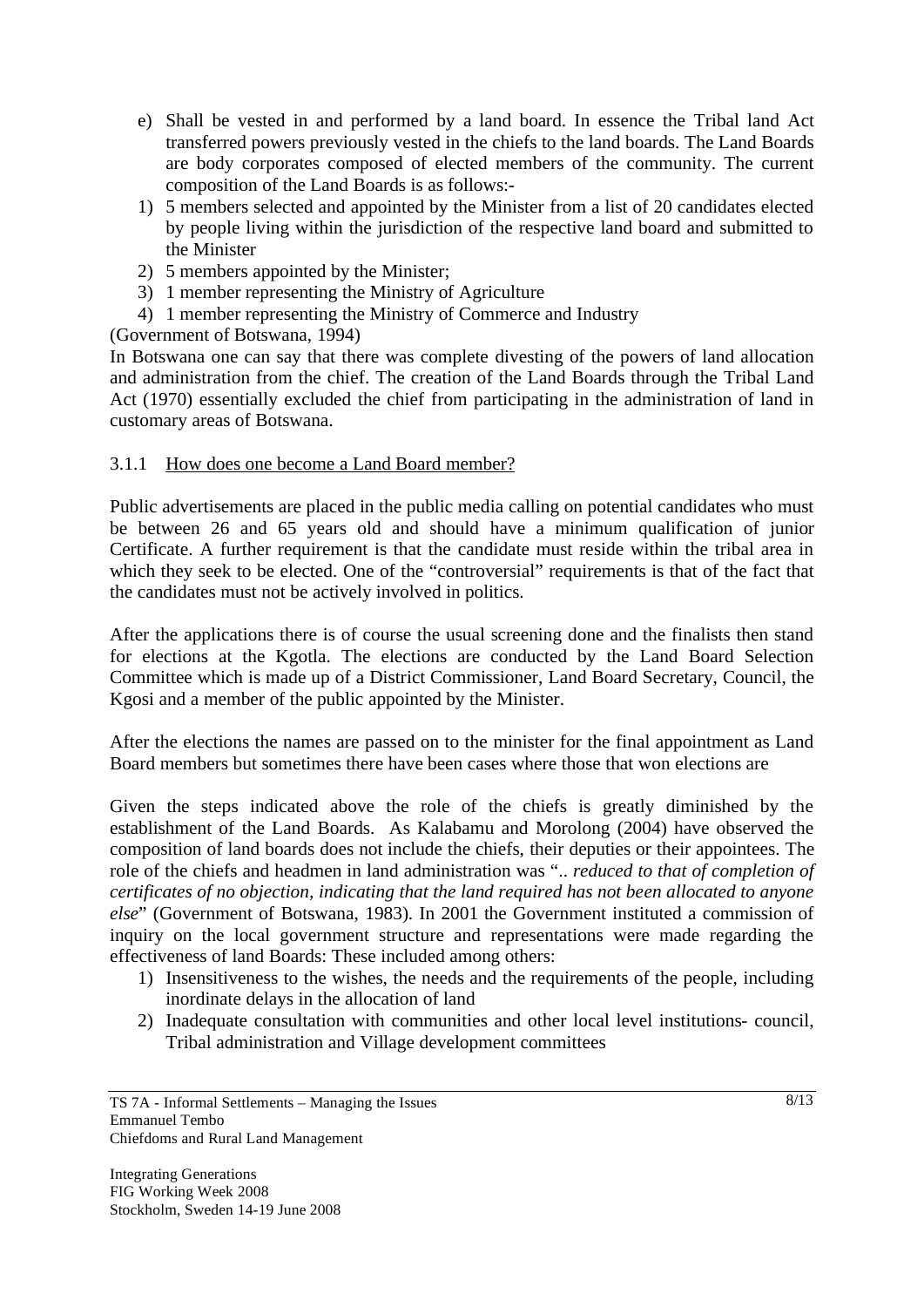- 3) Lack of transparency and consistency in their operations. Unfair practices with respect to compensation for land acquired from owners for reallocation
- 4) Immaturity of Land Board members. For instance the lack of experience in customary matters of the Land Board members.
- 5) Corrupt and non-transparent procedures in the election of Land Board members.
- 6) Despite these complaints the commission recommended that Land Boards should continue to be corporate bodies and the Ministry of Lands should continue to provide policy guidelines to the Land Boards. Further to align the Land Boards closer to the communities a new Local government structure was proposed were the Land Board, the council and the Kgosi (chief) had linkages. (See Figure 3)



**Figure 3: Land Board Structure with links to the Dikgosi and the Council** 

The Botswana example illustrates the continual work required to "improve" the management of land administration in customary areas. Other studies e.g. that of Alcock & Hornby (2004) in KwaZulu Natal suggest that the introduction of bureaucratic reform should not be done in a such a way as to assume that the subjects for whom the reforms are being done have no history of the way they administered land. They say that what is apparent is that the new reforms in South Africa do not acknowledge the existence of community systems and practices. They further state .."…*Indeed they say little about practical land administration and focus instead on committee procedures for the establishment and functioning of a new structure. LEAP suggests that the process needs to be understood as one of reaching agreements on the institutional arrangements for managing land, which is then captured in a constitution document, rather than simply a process of constructing a document to give effect to legal instruction. But to derive agreements that have real effect (particularly in the context of poor state support), it is necessary to begin from people's knowledge through use of their own land administration systems, practices and structures."* 

It is expected therefore that rather than supplant existing knowledge of land management at local level there ought to be recognition and incorporation of the customary system. Indeed, it has been argued that in any case, customary systems rule most of Africa although these are normally not recognized legally. In their study of legal dualism and land policy in Eastern and

TS 7A - Informal Settlements – Managing the Issues Emmanuel Tembo Chiefdoms and Rural Land Management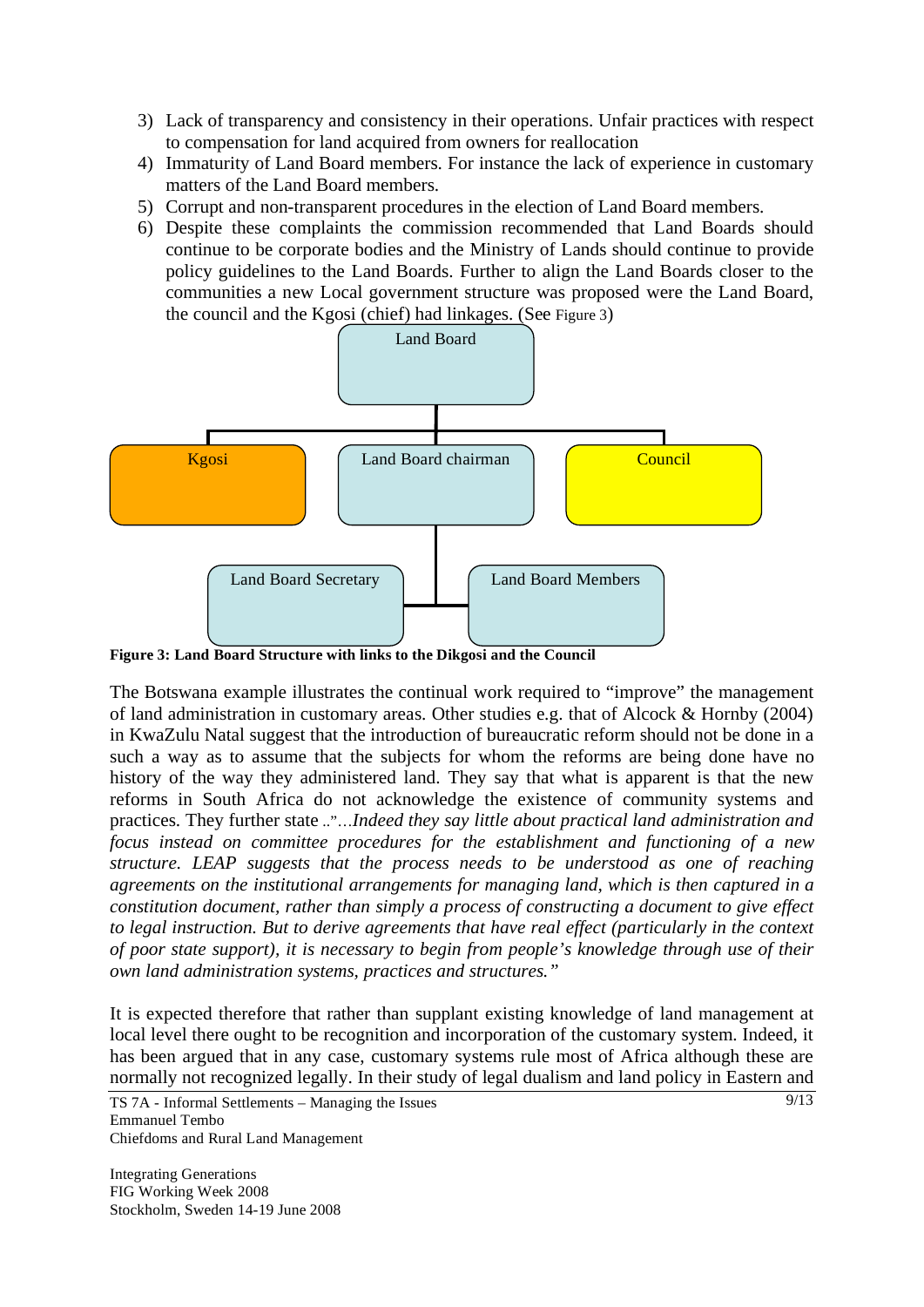Southern Africa, Adams and Turner (2005) highlight the gradual acceptance of the dual tenure systems that prevails in most African countries. They highlight the fact that it is no longer an option to wipe out this dualism. Rather the focus and the challenge now are on how to integrate the two tenure systems. This recognition can be seen in most countries e.g. Zambia where there is a provision to convert from customary tenure to leasehold when certain conditions are met. Adams and Turner further state that the new approaches to tenure dualism require the building of bridges between tenure regimes and legal systems.

## **4. CONCLUSIONS AND RECOMMENDATIONS**

As stated by Ordnance Survey (2002) the reason to formalise Land Tenure and its administration must be among other things the alleviation of poverty and stimulation of investment. Those organisations that deal in land cannot deal in land without proper linkages. Who for instance should plan the proper use of land in customary areas? Can we live this to the chiefs? Ng'ombe et.al (2006) have stated that Customary tenure is a recipe for poverty in Africa but it should not be so if the tenure system can be properly formalised and proper linkages are created to foster development. There is need therefore to develop models that would work not only in sustainable development but also in ensuring economic development. For example the Bavarian government in Germany has developed its rural development model such that there is an interaction between the professionals and the village communities (see figure 4)



**Figure 4: Rural development in Bavaria (after Bavaria Ministry of Agriculture and Forestry)** 

What is important to understand in this context is that rural development constitutes more than tenure. It involves an integration of development concepts that might not be grasped by those who we want to be given responsibility of managing the land.

TS 7A - Informal Settlements – Managing the Issues Emmanuel Tembo Chiefdoms and Rural Land Management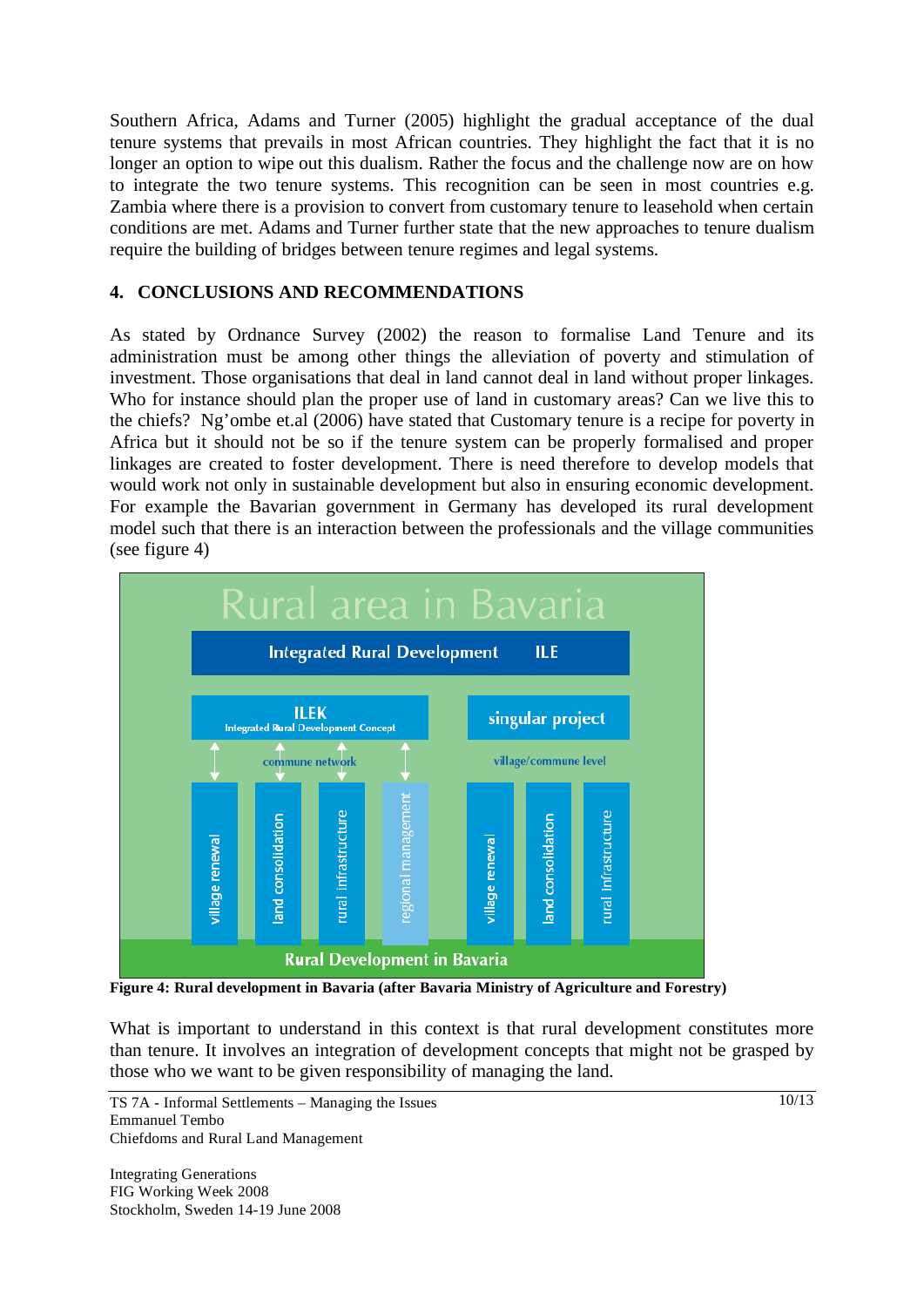Williamson (2005), talks about the evolving and complex rights and restrictions that modern society demands in order to deliver sustainable development objectives. He states that the concept of the cadastre must evolve from the initial focus of land markets to include social and environment issues. The developed model then is given figure 5 which shows that for sustainable development to occur we need to have among other things a land information infrastructure and a land policy framework which fit into the land management issues that we raised earlier.



**Figure 5: Land Administration Arrangements (After Williamson, 2005)** 

What we can understand from these arrangements is that we need to be able to internalise our situations and determine the best fit institutional arrangements that can answer the myriad of challenges associated with sustainable development. I do not think that traditional governance in its current form can deliver development as we would want it to.

The situation in Botswana suggests that with the right institutional arrangement a combination of customary tenure with a proper regulatory framework can deliver communities from poverty. Models provided by Williamson and the Bavarian example also show how sustainable development can be achieved in this ever increasingly complex world. Whether we divest in the chiefdom or enhance their role will depend to a greater extent on the nature of the communities for whom the land reform process is being done. Supplanting rules from the town to the village will also not do, as it will be a recipe for conflict. On the other hand we cannot, I believe, continue to support semi-feudal systems in an information age.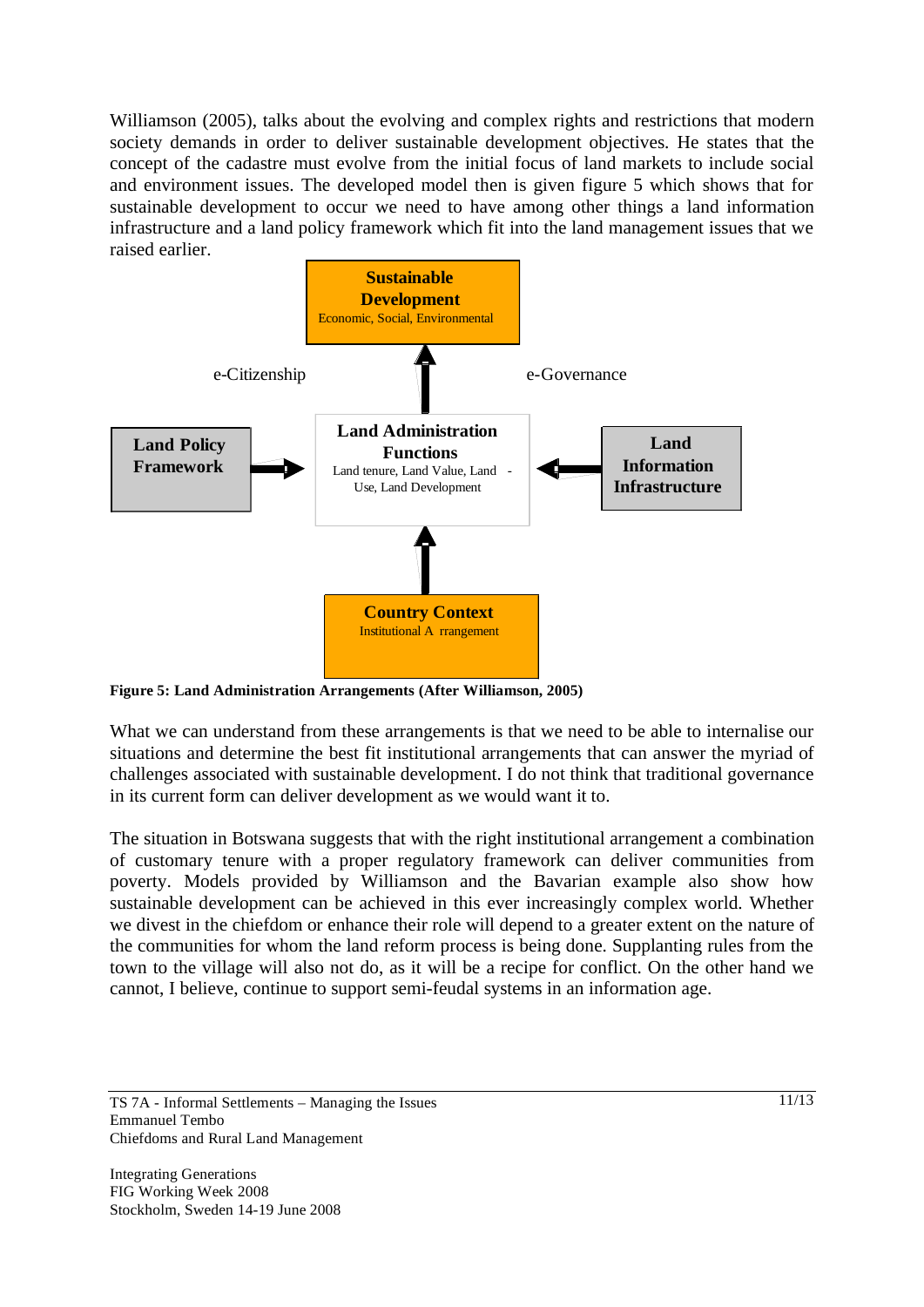### **REFERENCES**

**Adams M & Turner S (2005),** "Legal Dualism and Land Policy in Eastern and Southern Africa", Proceedings of UNDP-International Land Coalition Workshop: Land Rights for African Development: From Knowledge to Action, Nairobi, October 31-November 3 accessed at http://www.undp.org/drylands/It-workshop-11-05.htm

**Alcock R., & Hornby D.,** (2004), "Traditional Land Matters- a look into land administration in tribal areas in Kwa-Zulu Natal", Legal Entity Assessment Project Report

**Bavarian Ministry of Agriculture and Forestry**, (2006), "Rural Development in Bavaria" on CD

**Bressers H. & Kuks M (2003), "What does governance mean? From conception to** elaboration." In: Achieving Sustainable development: The Challenge of Governance Across Social Scales. Bressers & Rosenbaum(Eds), Praeger Publishers

**Bruce John** (1997), "indigenous land tenure and land concentration", in Land and Society in Contemporary Africa, Down E & Reyna S (Eds), University Press of New England

**Deinenger K**., (2003), "Land Policies for Growth and Poverty Reduction, A World Bank Policy Research Report", Oxford University Press.

**DeSoto H.** (2000), "The mystery of capital: why capitalism Triumphs in the West and Fails Everywhere else". Basic Books

**Government of Botswana, 1983,** "Report of the Presidential Commission on Land Tenure." Gaborone, Government Printer

**Janneh(2006), "Land Policy in Africa: A framework of action to secure land rights, enhance** productivity and secure livelihoods", AUC-ADB-ECA Consultative Workshop at http://www.uneca.org/eca\_resources/Speeches/Janneh/2006/032706\_speech.htm

**Juma, S. and Christensen, S**. (2001), "Bringing the informal settlers under the Register: The Namibian Challenge." Proceedings of International Conference on Spatial Information for Sustainable Development, Oct2-5 Nairobi, Kenya

**Kalabamu & Morolong** (2004), Informal Land Delivery Processes and Access to Land for the Poor in Greater Gaborone, Botswana, University of Birmingham working Paper 3

**Mazrui A**, (1986), "The Africans, The Triple Heritage", BBC series

**Metcalfe S,** (2005**),** "Landscape Conservation and Land Tenure in Zambia: Community Trusts in the Kazungula Heartland" African Wildlife foundation Working Paper